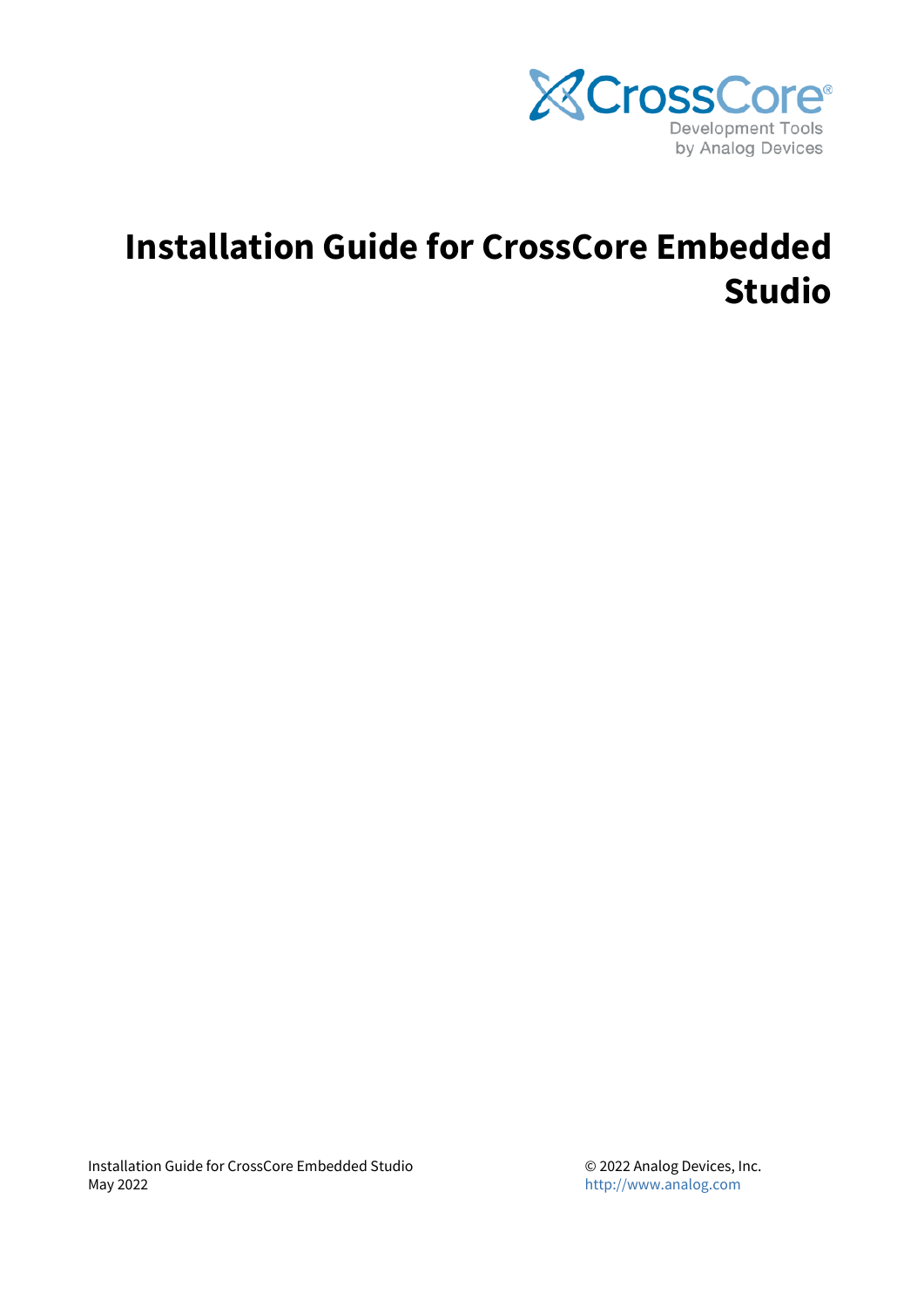# <span id="page-1-0"></span>1 Table of Contents

| $\mathbf{1}$   |  |
|----------------|--|
| $\overline{2}$ |  |
| 3              |  |
| 4              |  |
| 4.1            |  |
| 4.2            |  |
| 5              |  |
| 6              |  |
| 6.1            |  |
| 6.2            |  |
| 6.3            |  |
| 6.4            |  |
| 6.5            |  |
| 7              |  |
| 7.1            |  |
| 7.2            |  |
| 7.3            |  |
| 8              |  |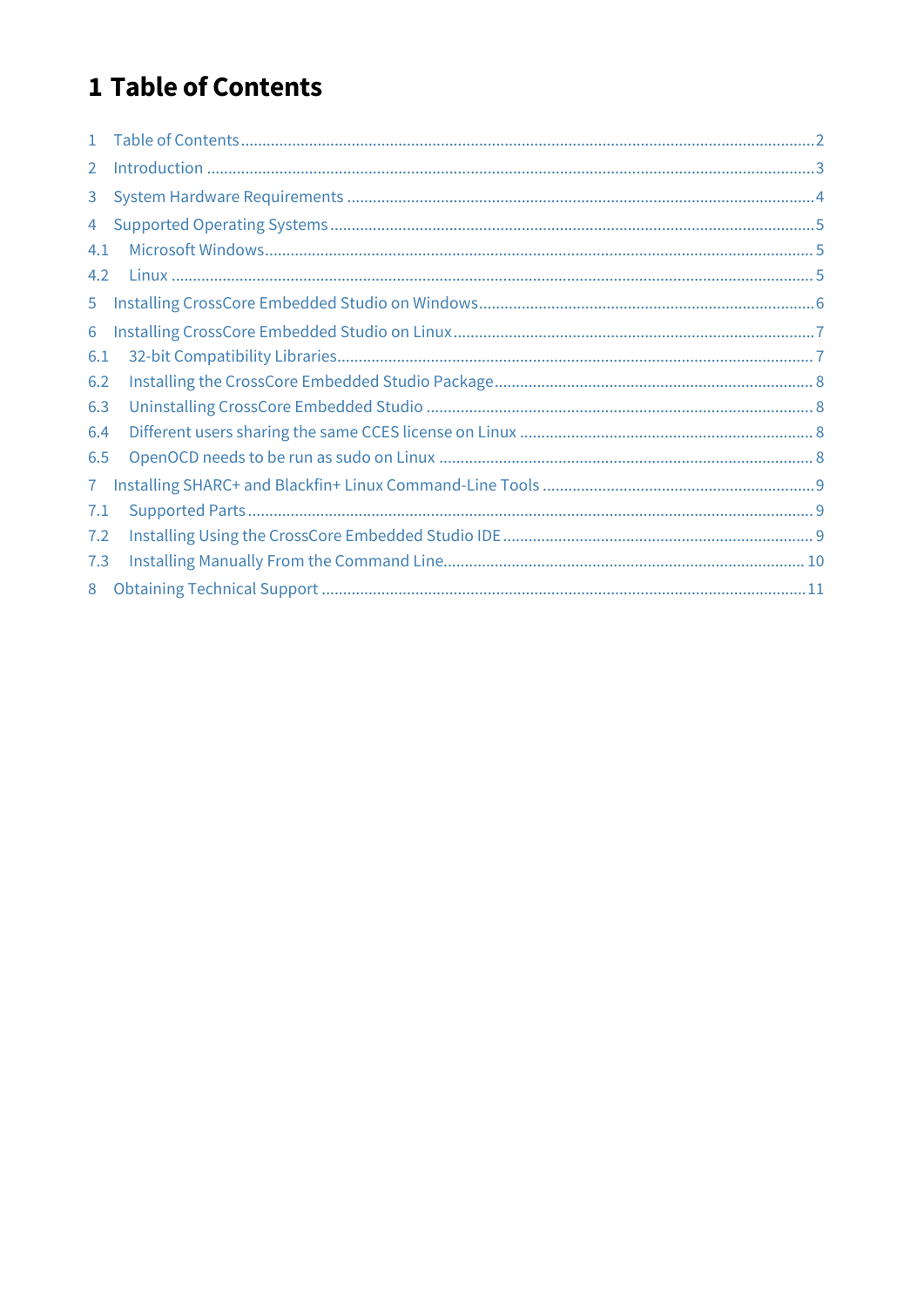# <span id="page-2-0"></span>**2 Introduction**

This document describes the installation procedures for CrossCore Embedded Studio under both Windows and Linux as well as minimum hardware requirements and supported versions of each operating system.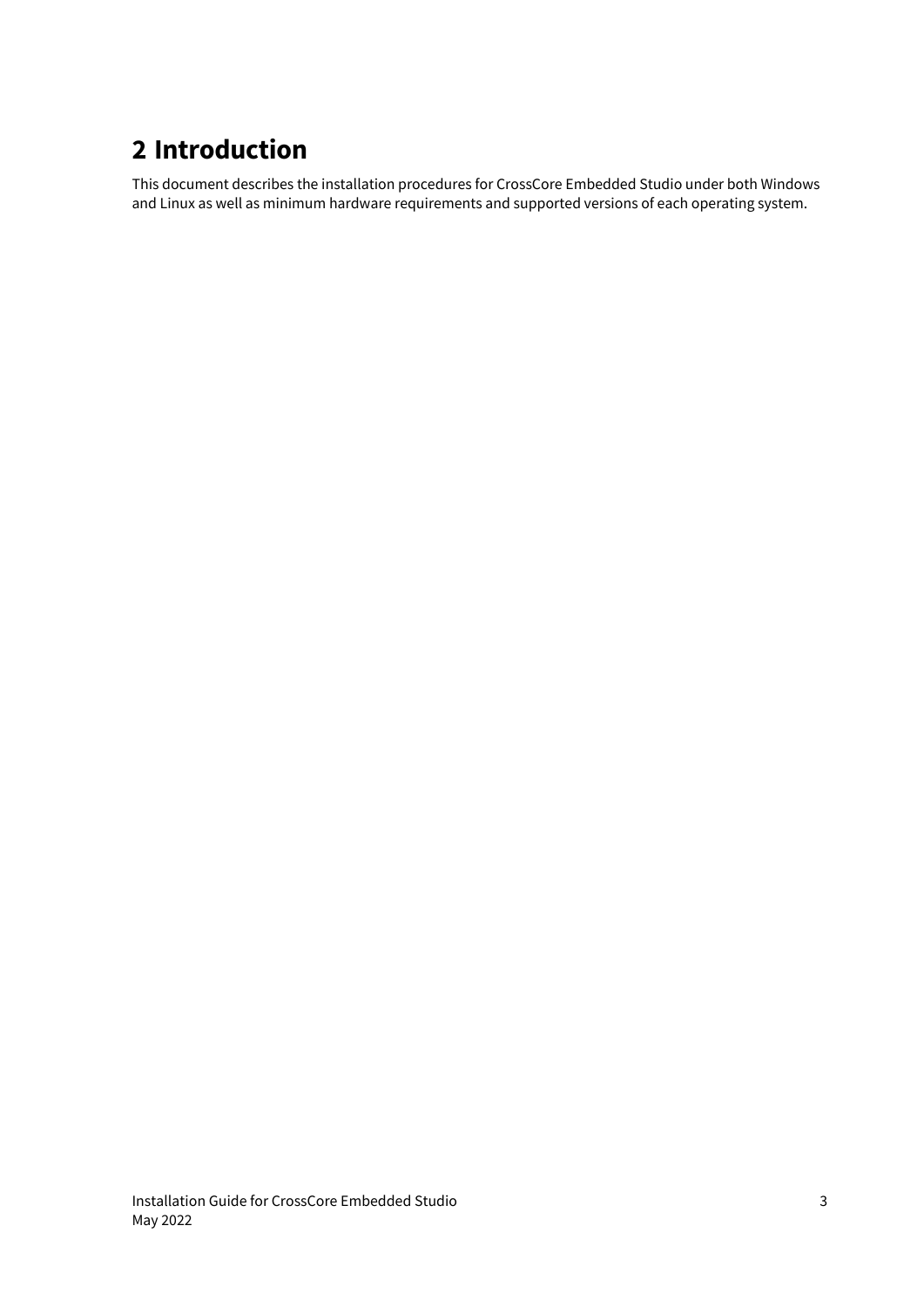## <span id="page-3-0"></span>**3 System Hardware Requirements**

Verify that your PC has these minimum requirements for the CCES installation:

- 2 GHz single core processor; 3.3GHz dual core or better recommended
- 4 GB RAM; 8GB or more recommended
- 4 GB available disk space
- One open USB port

#### **Note**

A faster disk drive or SSD decreases the build time, especially for a large amount of source files. 8GB of RAM or more will substantially increase the performance of the IDE.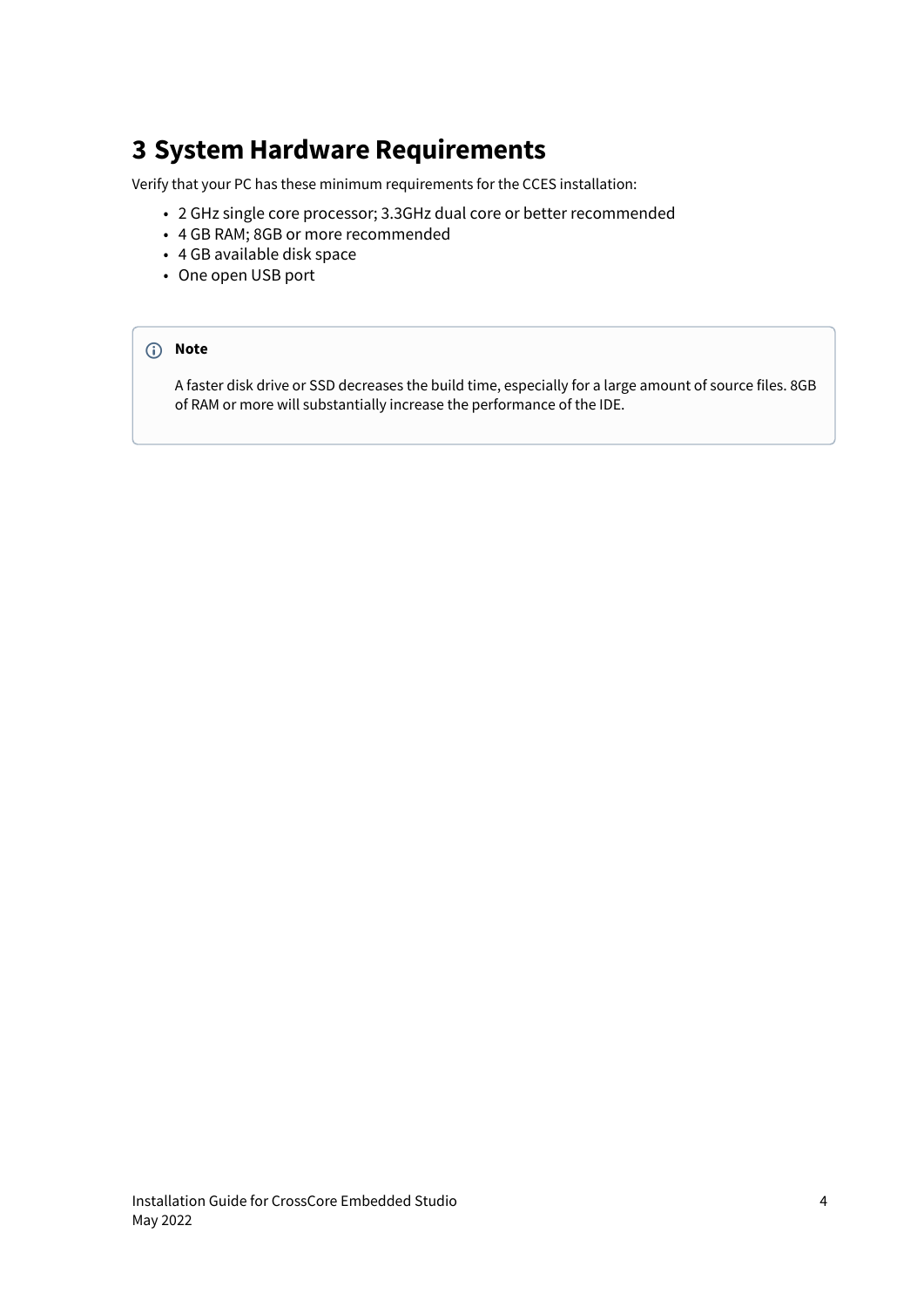# <span id="page-4-0"></span>**4 Supported Operating Systems**

#### <span id="page-4-1"></span>4.1 Microsoft Windows

- Windows 8.1 Pro or Enterprise (32 and 64-bit)
- Windows 10 Pro or Enterprise (32 and 64-bit)

#### <span id="page-4-2"></span>4.2 Linux

• Ubuntu 20.04 64-bit with 32-bit compatibility libraries.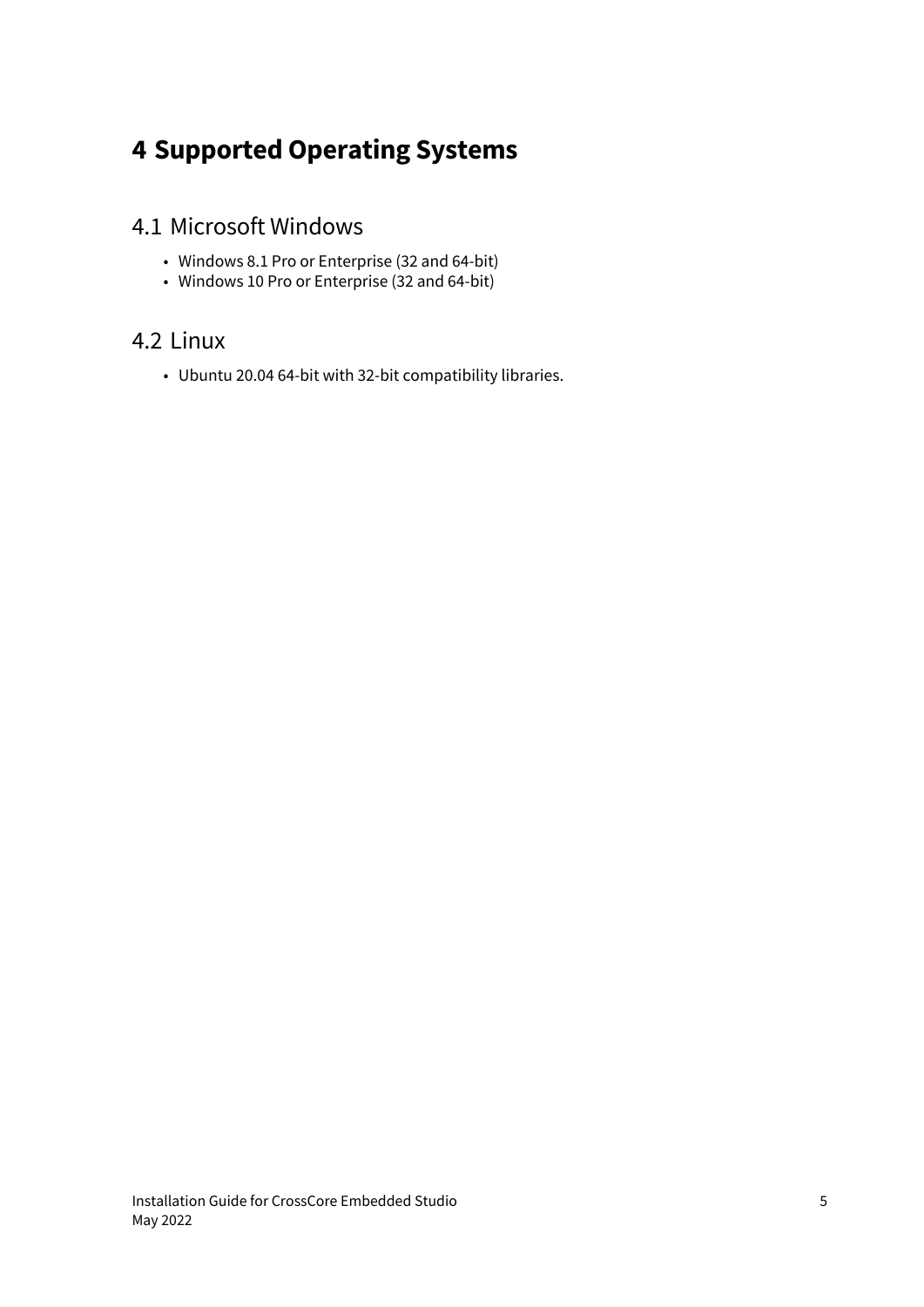# <span id="page-5-0"></span>**5 Installing CrossCore Embedded Studio on Windows**

#### **Caution**

- Windows users may experience User Access Control (UAC) related errors if the software is installed into a protected location, such as Program Files or Program Files (x86). We recommend installing the software in a non-UAC-protected location.
- *Prior to installation:* Ensure your machine is up-to-date with relevant Windows updates from Microsoft. CrossCore Embedded Studio relies upon the Microsoft Universal C Runtime from VisualStudio 2015, and this can silently fail to install if your machine is out of date. For more details, refer to [Update for Universal C Runtime in](https://support.microsoft.com/en-us/help/2999226/update-for-universal-c-runtime-in-windows) [Windows](https://support.microsoft.com/en-us/help/2999226/update-for-universal-c-runtime-in-windows) on Microsoft's web site.

To install CrossCore Embedded Studio on Windows run the installer by double-clicking ADI\_CrossCoreEmbeddedStudio-Relx.y.z.exe (substituting x.y.z for the version of CCES that you have downloaded).

To uninstall CrossCore Embedded Studio, open the Control Panel / Programs and Features applet, and select to uninstall CrossCore Embedded Studio. You may need to delete the installation directory to clean up any leftover files.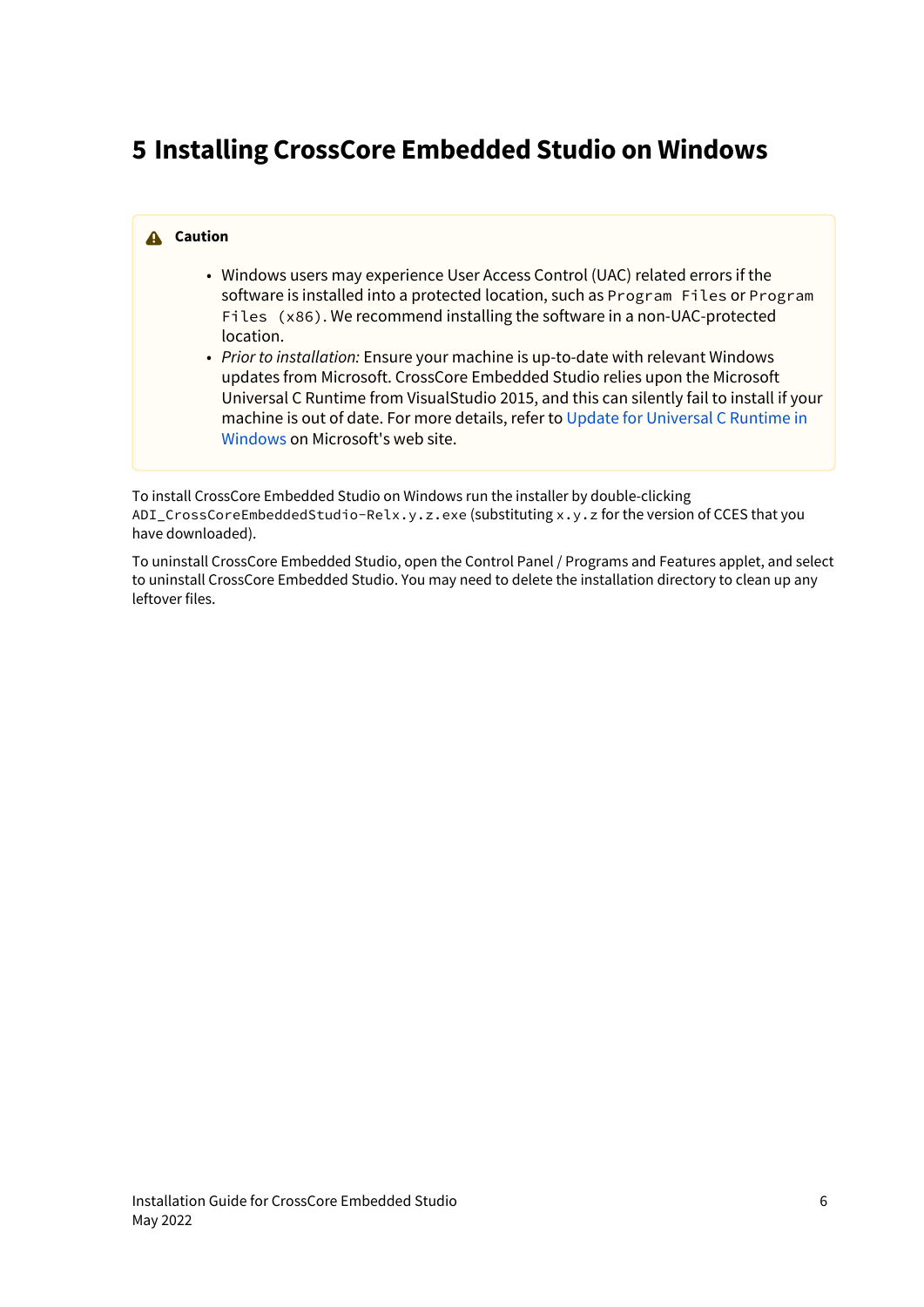## <span id="page-6-0"></span>**6 Installing CrossCore Embedded Studio on Linux**



### <span id="page-6-1"></span>6.1 32-bit Compatibility Libraries

To install and use CCES on Ubuntu 64-bit platforms, the following 32-bit compatibility libraries need to be installed:

```
sudo dpkg --add-architecture i386 && sudo apt-get update && sudo apt-get install -y \setminus libc6:i386 libncurses5:i386 libstdc++6:i386 libgtk2.0-0:i386 libxtst6:i386 \
   gtk2-engines-murrine:i386 libcanberra-gtk-module:i386 gtk2-engines:i386
```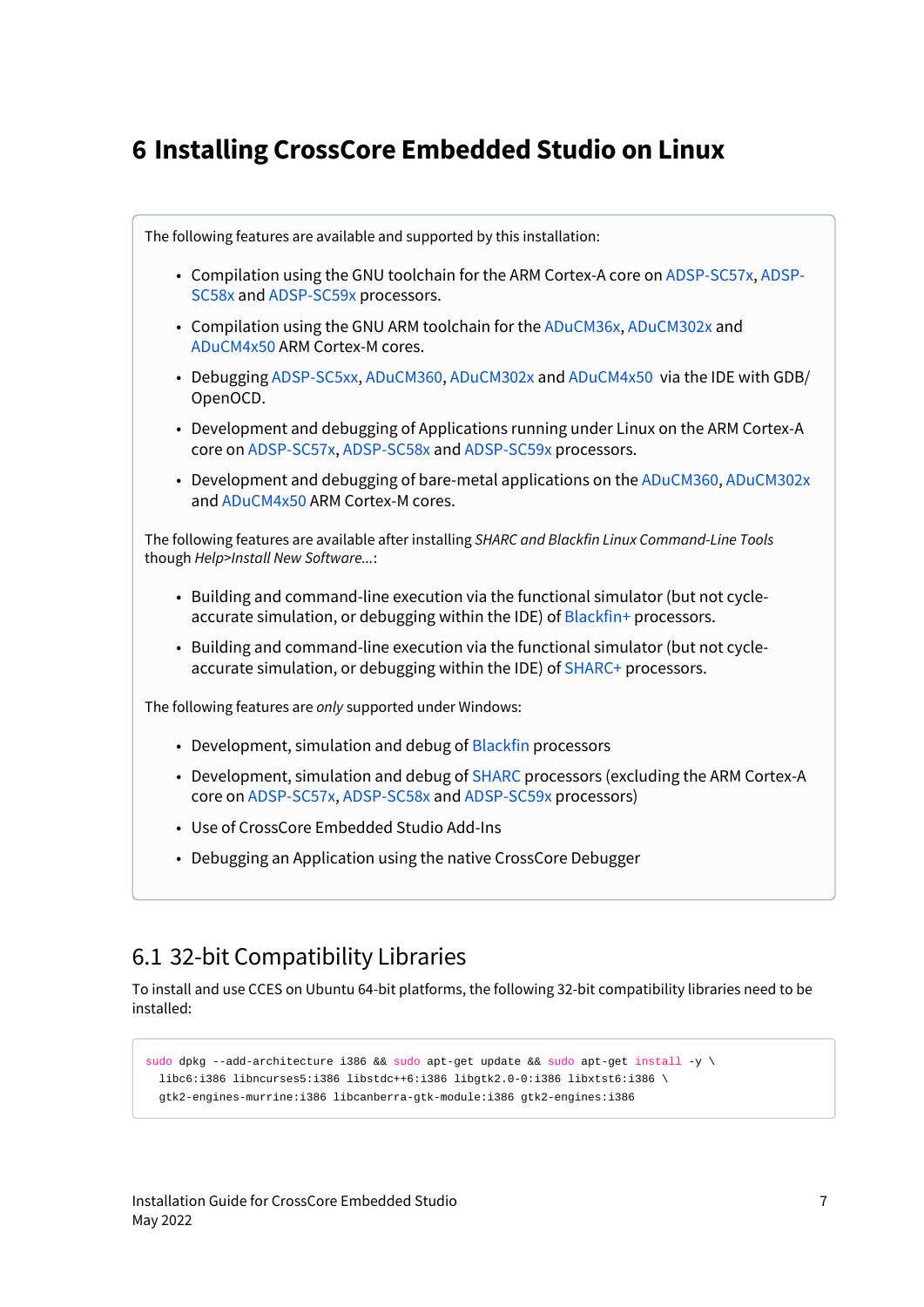### <span id="page-7-0"></span>6.2 Installing the CrossCore Embedded Studio Package

#### **A** Caution

It is strongly recommended to use the command prompt to install CrossCore Embedded Studio. The installation may not work properly when using Ubuntu Software and/or Ubuntu Software Center.

To install CrossCore Embedded Studio run the following command from the command prompt (substituting x.y.z for the version of CCES that you have downloaded):

sudo apt-get install ./adi-CrossCoreEmbeddedStudio-linux-x86-x.y.z.deb

### <span id="page-7-1"></span>6.3 Uninstalling CrossCore Embedded Studio

To uninstall CrossCore Embedded Studio run the following commands from the command prompt (substituting x.y.z for the version of CCES that you have downloaded):

```
sudo apt-get remove adi-cces-x.y.z
sudo dpkg -P adi-cces-x.y.z
sudo rm -rf /opt/analog/cces/x.y.z (to clean up any leftover files)
```
#### <span id="page-7-2"></span>6.4 Different users sharing the same CCES license on Linux

Many users can share a single valid license.dat file on a system by creating a symbolic link to the valid license.dat in their own home directory  $(\sim/$  . analog/cces).

The user who installed license should ensure that the appropriate directory and file permissions are set-up to allow other users to access the valid license.dat.

#### <span id="page-7-3"></span>6.5 OpenOCD needs to be run as sudo on Linux

In order to debug an Application with GDB and OpenOCD (Emulator) on Linux, OpenOCD needs to have permissions to access your USB device. You can set-up the necessary permissions when installing CCES on Linux by selecting 'Configure OpenOCD permissions' option on the installation dialog or afterwards by running sudo sh /opt/analog/cces/{version}/Setup/setup\_openocd\_permissions.sh.

If you debug an Application with GDB and OpenOCD (Emulator) using the IDE and OpenOCD fails because it cannot access your USB device, a dialog will appear with a message telling you that you can run the setup\_o penocd\_permissions.sh script.

If you start CCES with sudo permission, then there should be no problems with OpenOCD accessing your USB device.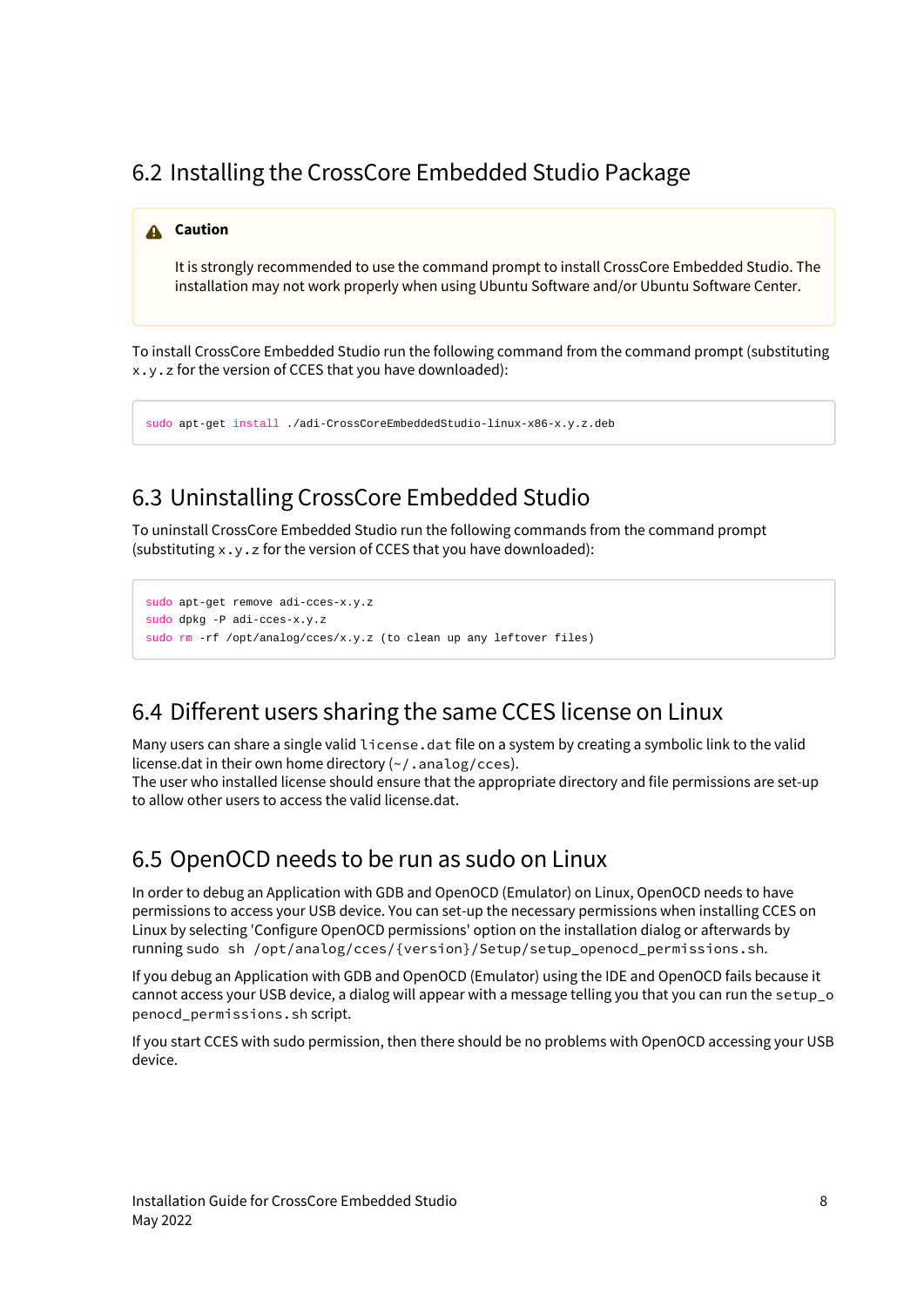# <span id="page-8-0"></span>**7 Installing SHARC+ and Blackfin+ Linux Command-Line Tools**

The SHARC+ and Blackfin+ toolchains are available as an optional extra installation, through *Help>Install New Software...*

Please note:

- These toolchains are made available in order to support Linux-hosted Continuous Integration/Continuous Deployment environments.
- These toolchains do *not* contain support for cycle-accurate simulation, or debugging SHARC or Blackfin applications within the IDE on Linux hosts.
- The appropriate Linux-hosted version of CrossCore Embedded Studio must be installed first, then the *SHARC and Blackfin Linux Command-line Tools* can be installed.
- There is typically a delay of 1–2 months between the release of the Windows-hosted CCES product and the corresponding *SHARC and Blackfin Linux Command-line Tools*.

There are two ways to install the SHARC and Blackfin toolchains, described below.

#### <span id="page-8-1"></span>7.1 Supported Parts

The supported processors are ADSP-BF707, and all ADSP-2156x, ADSP-2157x, ADSP-2158x, ADSP-2159x, ADSP-SC57x, ADSP-SC58x parts and ADSP-SC59x.

Earlier SHARC and Blackfin processors are not supported.

### <span id="page-8-2"></span>7.2 Installing Using the CrossCore Embedded Studio IDE

In these steps, replace "x.y.z" with the appropriate version number for your CrossCore Embedded Studio installation.

- 1. If you are using docker, make sure you create a container that exports its display to your local machine.
- 2. Open the IDE by executing the following command: /opt/analog/cces/x.y.z/Eclipse/cces &
- 3. Go to *Help* > *Install New Software...*
- 4. Click the down arrow to the right of the *Work with:* entry box
- 5. Choose *CrossCore Embedded Studio Software and Documentation - [http://www.analog.com/](http://www.analog.com/static/ccesupdatesite) [static/ccesupdatesite](http://www.analog.com/static/ccesupdatesite)*
- 6. From the resulting list of Available Software, expand the *CrossCore Toolchain Linux Support* category
- 7. Choose *SHARC and Blackfin Linux Command-Line Tools*, version x.y.z.*<timestamp>*
- 8. Click *Next>*
- 9. Click *Finish*
- 10. Close CrossCore Embedded Studio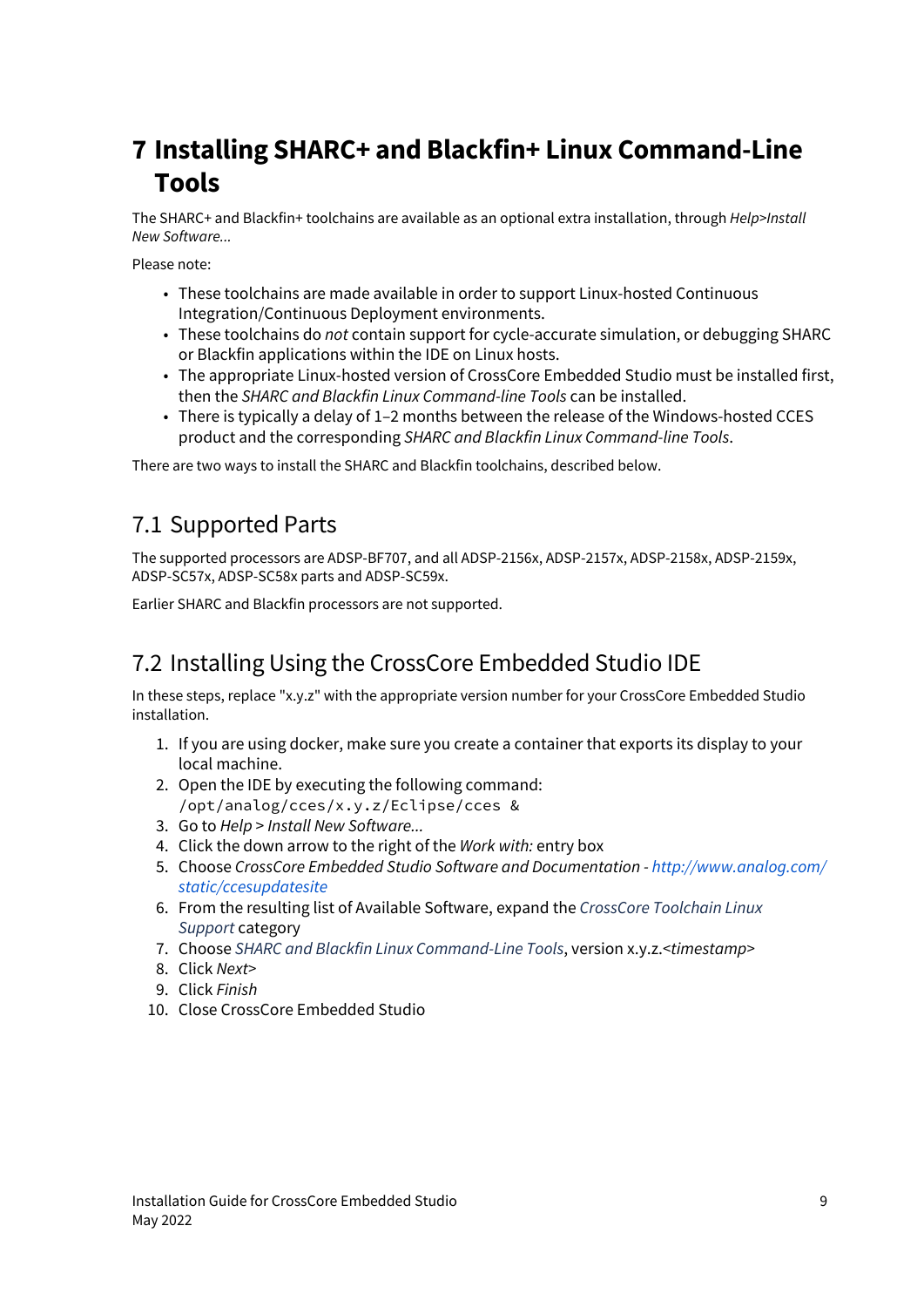### <span id="page-9-0"></span>7.3 Installing Manually From the Command Line

In these steps, replace "x.y.z" with the appropriate version number for your CrossCore Embedded Studio installation.

- 1. Download the JAR package from http://www.analog.com/static/ccesupdatesite/ blackfin\_sharc\_linux/x.y.z-SNAPSHOT/plugins/
	- The <timestamp> can be obtained by finding the installation first using CCES com.analog.crosscore.incubation.blackfin\_sharc\_linux.stage\_x.y.z.<timestamp>.jar following the steps above to step (7). You can also do this using CCES on a Windows machine.
- 2. Make sure the unzip utility is available: sudo apt install unzip
- 3. Extract the payload tarball from the JAR: unzip com.analog.crosscore.\*.jar support\_files.tar.gz
- 4. Unpack the tarball into the CCES install: sudo tar xvf support\_files.tar.gz -C /opt/analog/cces/x.y.z